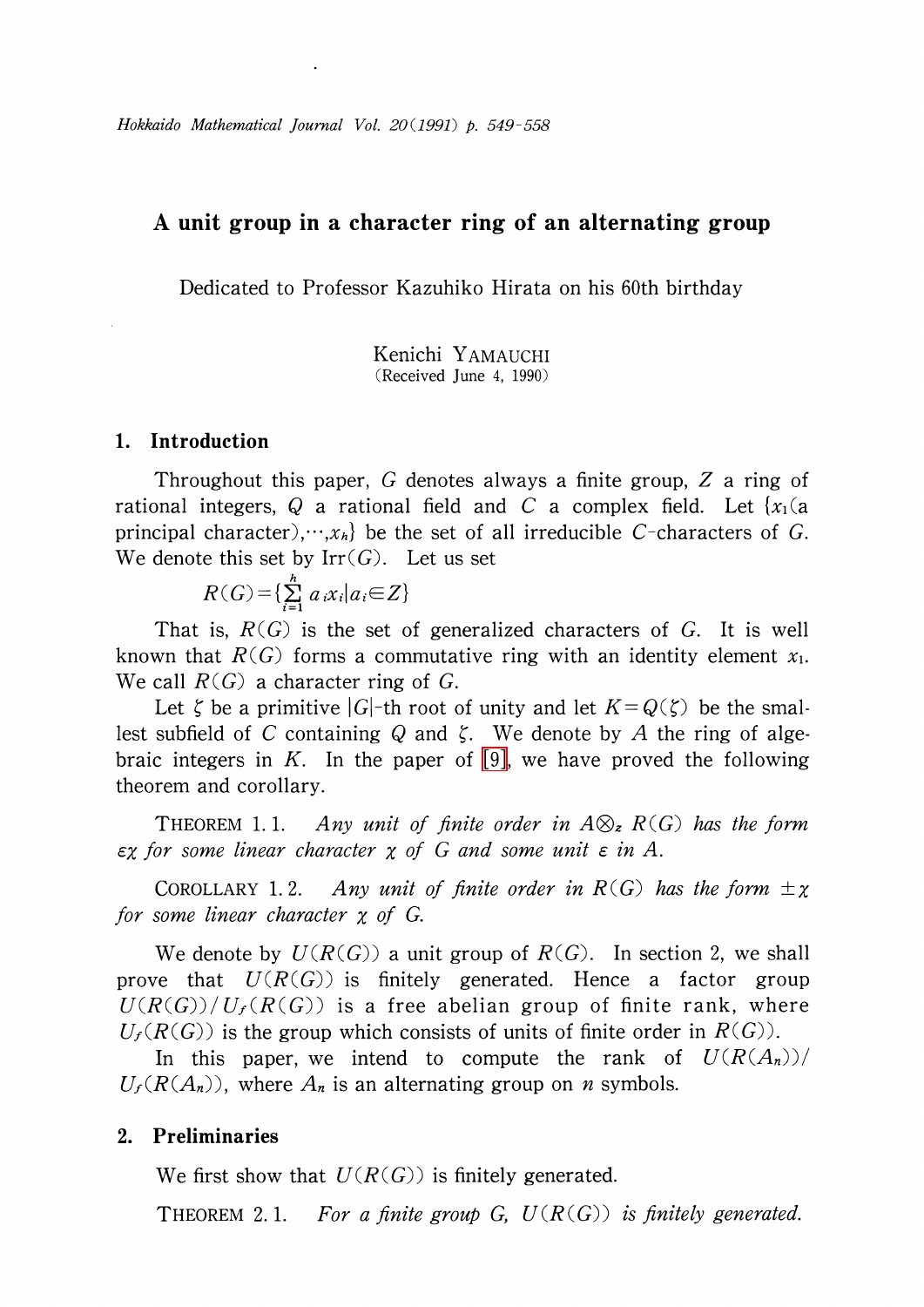PROOF. Let  $\zeta$  be a primitive  $|G|$ -th root of unity, and let  $K=Q(\zeta)$ be the smallest subfield of C containing Q and  $\zeta$ . Let us denote by A the ring of algebraic integers in K. Let  $\mathfrak{C}_{1},\dots,\mathfrak{C}_{h}$  be a full set of conjugacy classes in G and let  $c_{1}=1,\cdots,c_{h}$  be the representatives of  $\mathfrak{C}_{1},\cdots,\mathfrak{C}_{h}$  respectively. Let u be an element of  $U(R(G))$ .

Then there exists  $u' \in R(G)$  such that

 $uu'=\chi_{1}$  (a principal character).

Hence  $u(c_{i})\cdot u'(c_{i})=1$   $(i=1,\dots,h)$ . If  $\chi$  is an irreducible C-character of G, then  $\chi(c_{i})\in A$   $(i=1,\dots,h)$ . Therefore  $u(c_{i})\in A$ ,  $u'(c_{i})\in A$   $(i=1 ,$  $\ldots, h$ ). That is,  $u(c_{i})$  and  $u'(c_{i})$  are units in A  $(i=1,\ldots,h)$ . We denote by  $U(A)$  a unit group of A.

Now we define a mapping  $\varphi$  from  $U(R(G))$  to a direct product of h copies of  $U(A)$ ;

$$
\varphi: U(R(G)) \ni u \longrightarrow (u(c_1), \cdots, u(c_h)) \in U(A) \times \cdots \times U(A) \quad (h \text{ copies})
$$

Then it is clear that  $\varphi$  is a homomorphism and injective. Since A is the ring of algebraic integers in  $K$ ,  $U(A)$  is finitely generated by Dirichlet's Theorem. Therefore  $U(A)\times\cdots\times U(A)$  is an abelian group which is finitely generated. As  $U(R(G))$  is isomorphic to a subgroup of  $U(A)\times$  $\cdots \times U(A)$ ,  $U(R(G))$  is finitely generated. The theorem is proved.

Q. E. D.

There are three irreducible C-characters of  $A_{3}$  (an alternating group on three symbols). We denote them by  $\chi_{1}$ ,  $\chi_{2}$ ,  $\chi_{3}$ . Each  $\chi_{i}$  is a linear character and  $\chi_{i}(x)\in Q(\sqrt{-3})$  for  $x\in A_{3}$ . Hence for any  $\psi\in R(A_{3})$ ,  $\psi(x)$  $\in Q(\sqrt{-3})$  for  $x\in A_{3}$ . Since  $U(Q(\sqrt{-3}))=\{\pm 1, \pm \rho, \pm \rho^{2}\}$  where  $\rho=$  $(-1+\sqrt{-3})/2$ , by the proof of Teorem 2. 1, we can see that any unit in  $R(A_{3})$  is of finite order. Therefore we have  $U(R(A_{3}))=U_{f}(R(A_{3}))=$  $\{\pm\chi_{1}, \pm\chi_{2}, \pm\chi_{3}\}, \text{ by Corollary 1.2.}$  $\{\pm\chi_{1}, \pm\chi_{2}, \pm\chi_{3}\}, \text{ by Corollary 1.2.}$  $\{\pm\chi_{1}, \pm\chi_{2}, \pm\chi_{3}\}, \text{ by Corollary 1.2.}$ 

 $A_{4}$  has four irreducible C-characters  $\chi_{1}$ ,  $\chi_{2}$ ,  $\chi_{3}$ ,  $\chi_{4}$  such that  $\chi_{1}(1)=$  $\chi_{2}(1)=\chi_{3}(1)=1$  and  $\chi_{4}(1)=3$ . For any  $x\in A_{4}$ ,  $\chi_{i}(x)\in Q(\sqrt{-3})$  (i=1,2,3, 4). Analogously we have  $U(R(A_{4})) = U_{f}(R(A_{4})) = \{\pm\chi_{1}, \pm\chi_{2}, \pm\chi_{3}\}.$ 

For a natural number  $n \geq 5$ ,  $A_{n}$  is a simple group. And so  $A_{n}=$  $D(A_{n})$  (a commutator subgroup of  $A_{n}$ ). Hence  $A_{n}$  has only one linear character  $\chi_{1}$  (i.e. a principal character). By [Corollary](#page-0-0) 1.2, we have  $U_{f}(R(A_{n}))=\{\pm\chi_{1}\}.$ 

From now on, we may assume  $n \geq 5$ , when we consider about  $U(R(A_{n}))$ , and we use a notation "  $U(R(A_{n}))/{\{\pm 1\}}$  " in place of "  $U(R(A_{n}))/U_{f}(R(A_{n}))$ " for simplicity, by identifying  $\{\pm 1\}$  with  $\{\pm \chi_{1}\}$ .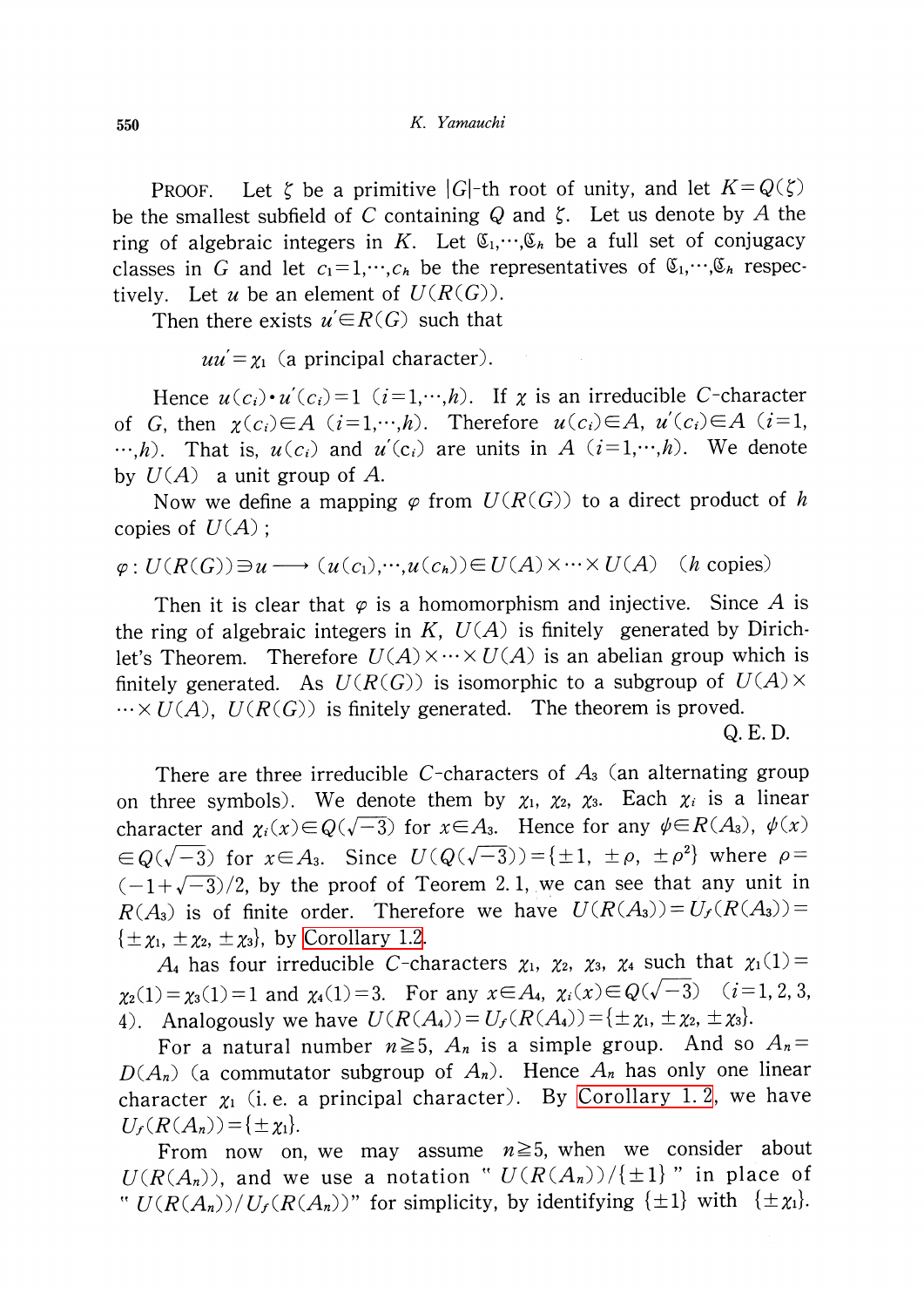Now we state the irreducible C-characters of an alternating group  $A_{n}$ . The irreducible characters of the symmetric groups which are not self-associated, are also irreducible characters of the alternating groups.

Every self-associated character of the symmetric group  $S_{n}$  is the sum of two irreducible characters of the alternating group  $A_{n}$ . These two irreducible characters of  $A_{n}$  take exactly half the values of the character of  $S_{n}$ , except for the conjugacy class for which the value of the character of  $S_{n}$  is  $\pm 1$ . This conjugacy class splits into two for  $A_{n}$ , and it is for these conjugacy classes alone that the two irreducible characters of  $A_{n}$  differ, the characteristic values in the two conjugacy classes being interchanged for the second character.

Again we repeat these circumstances explicitly. (See p222 of  $[1]$ ) Let  $[m_{1},\cdots,m_{r}],$   $m_{1}+\cdots+m_{r}=n$  be a self-associated frame. In the following way, we can assign to  $[m_{1},\cdots,m_{r}]$  a conjugacy class of  $S_{n}$  with cycles of odd lengths  $q_{1}>q_{2}\cdots>q_{k}$ ,  $q_{1}+q_{2}+\cdots+q_{k}=n$ ; let  $q_{1}$  be the length of the "hook" consisting of the first row and the first column;  $q_{1}=2m_{1}-1$ . If this hook is deleted, another self-associated frame remains, from which we determine  $q_{2}$  in the same way;  $q_{2}=2(m_{2}-1)-1=2m_{2}-3$ . We continue thus until there is nothing left.

Here we use the following notation:  $(q_{1}, q_{2}, \dots, q_{k})=$ a conjugacy class of S<sub>n</sub> with cycles of lengths  $q_{1}>q_{2}>\cdots>$  $q_{k}$ ,  $q_{1}+q_{2}+\cdots+q_{k}=n$ .

Then the following two theorems, which play a fundamental role, are well known (See p 222-223 of [\[1\]\)](#page-8-0).

THEOREM 2. 2. The character of a self-associated representation of  $S_{n}$  which corresponds to a self-associated frame  $[m_{1},\cdots,m_{r}]$ ,  $m_{1}+\cdots+m_{r}=$ n is

$$
(-1)^{\frac{1}{2}(n-k)}=(-1)^{\frac{1}{2}(p-1)}
$$

in the conjugacy class  $(q_{1}, q_{2}, \cdots, q_{k})$  which is assigned to  $[m_{1}, \cdots, m_{r}]$  where  $p=q_{1}q_{2}\cdots q_{k}$ ; in all other conjugacy classes it is an even number.

THEOREM 2.3. (Frobenius's theorem) Let  $\chi$  be a self-associated character of  $S_{n}$  which corresponds to a self-associated frame  $[m_{1}, \cdots, m_{r}]$ ,  $m_{1}+\cdots+m_{r}=n$ . Then we have

- (i) If we consider  $\chi$  as a character of  $A_{n}$ ,  $\chi$  is the sum of two irreducible characters  $\chi_{1}$ ,  $\chi_{2}$  of  $A_{n}$ ;  $\chi=\chi_{1}+\chi_{2}$
- (ii) If  $(q_{1}, q_{2}, \dots, q_{k})$  is a conjugacy class which is assigned to  $[m_{1},\dots,$  $m_{r}$ ], then  $(q_{1}, q_{2}, \cdots, q_{k})$  splits into two conjugacy classes  $\mathfrak{C}'$ ,  $\mathfrak{C}^{r}$  of  $A_{n}$ . The values of  $\chi_{1}$  and  $\chi_{2}$  are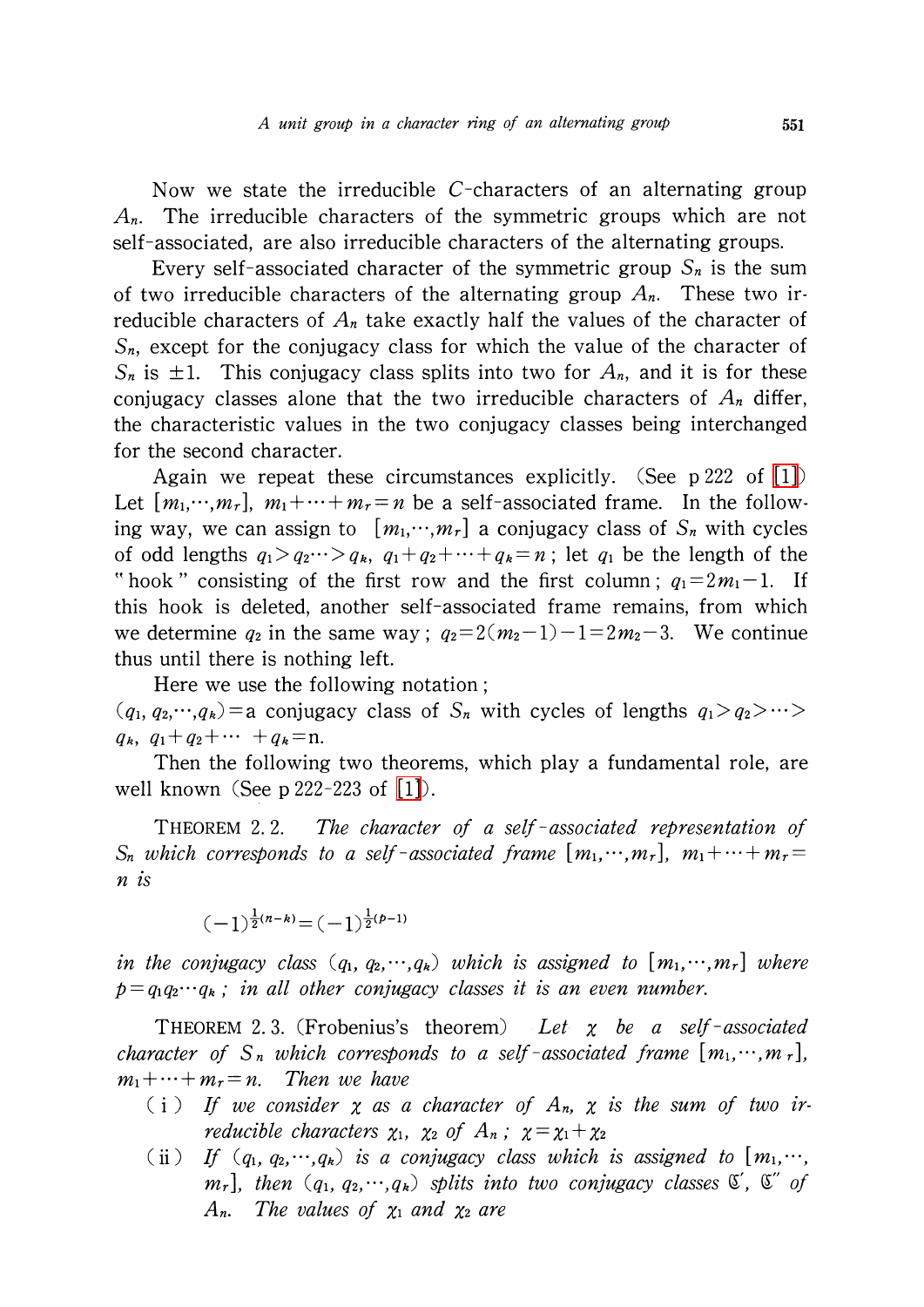$$
\frac{\lambda \pm \sqrt{p\lambda}}{2}
$$

in the two classes  $\mathfrak{C}'$ ,  $\mathfrak{C}''$ , where  $\lambda=(-1)^{\frac{1}{2}(n-k)}=(-1)^{\frac{1}{2}(p-1)}$  and  $p = q_1 q_2 \cdots q_{k}$ . The values of  $\chi_{1}$  and  $\chi_{2}$  are equal in all other conjugacy classes of  $A_{n}$ ;  $\chi_{1}=\chi_{2}=\frac{1}{2}\chi$ .

<span id="page-3-1"></span>DEFINITION 2.4. For a natural number  $n$ , we define a nonnegative rational integer  $c(n)$  as follows;

 $c(n)$  = the number of self-associated frames  $[m_{1},\cdots,m_{r}]$ ,  $m_{1}+\cdots+m_{r}=$  $n$  such that

(i) p is not the square of a number. (i.e.  $\sqrt{p}\notin Q$ )

(ii)  $p \equiv 1 \pmod{4}$ .

Where we assign to  $[m_{1},\dots,m_{r}]$  a conjugacy class  $(q_{1}, q_{2},\dots,q_{k})$  and  $p=q_{1}q_{2}\cdots q_{k}$ .

EXAMPLE. We compute  $c(15)$ . There are three self-associated frames;  $[8, 1,\dots,1]$ ,  $[5, 4, 3, 2, 1]$ ,  $[4, 4, 4, 3]$ . We can assign to  $[8, 1,\dots,1]$ ,  $[5, 4, 3, 2, 1]$ ,  $[4, 4, 4, 3]$  conjugacy classes of  $S_{15}$  (15), (9, 5, 1), (7, 5, 3) respectively. And conjugacy classes  $(15)$ ,  $(9, 5, 1)$ ,  $(7, 5, 3)$  determine odd numbers 15,  $9\times 5\times 1=45$ ,  $7\times 5\times 3=105$  respectively. 15 $\neq$ 1 (mod. 4), 45 $\equiv$ 1 (mod. 4), 105 $\equiv$ 1 (mod. 4). Therefore we have  $c(15)=2$ .

In this paper our intention is to show that the rank of  $U(R(A_{n}))/$  $\{\pm 1\}$  is equal to  $c(n)$ . (See [Theorem](#page-7-0) 4. 2.)

### 3. Construction of unit elements

In this section we construct a unit element of  $R(A_{n})$  which is not of finite order.

Let  $[m_{1},\cdots,m_{r}], \; m_{1}+\cdots+m_{r}=n$  be a self-associated frame and let  $(q_{1}, q_{2}, \dots, q_{k})$  be a conjugacy class of  $S_{n}$  which is assigned to  $[m_{1}, \dots, m_{r}].$ We set  $p=q_{1}q_{2}\cdots q_{k}$ . In addition we assume that  $p\equiv 1 \pmod{4}$  and p is not the square of a number. Hence  $Q(\sqrt{p})$  is the real quadratic field. Here we state several lemmata in the above situation.

<span id="page-3-0"></span>LEMMA 3.1. A conjugacy class  $(q_{1}, q_{2},\dots,q_{k})$  of  $S_{n}$  consists of  $|S_{n}|/p$ elements.

PROOF. Since  $(q_{1}, q_{2},\dots, q_{k})$  is a conjugacy class with cycles of lengths  $q_{1}>q_{2}>\cdots>q_{k}$ ,  $q_{1}+q_{2}+\cdots$   $q_{k}=n$ , then it consists of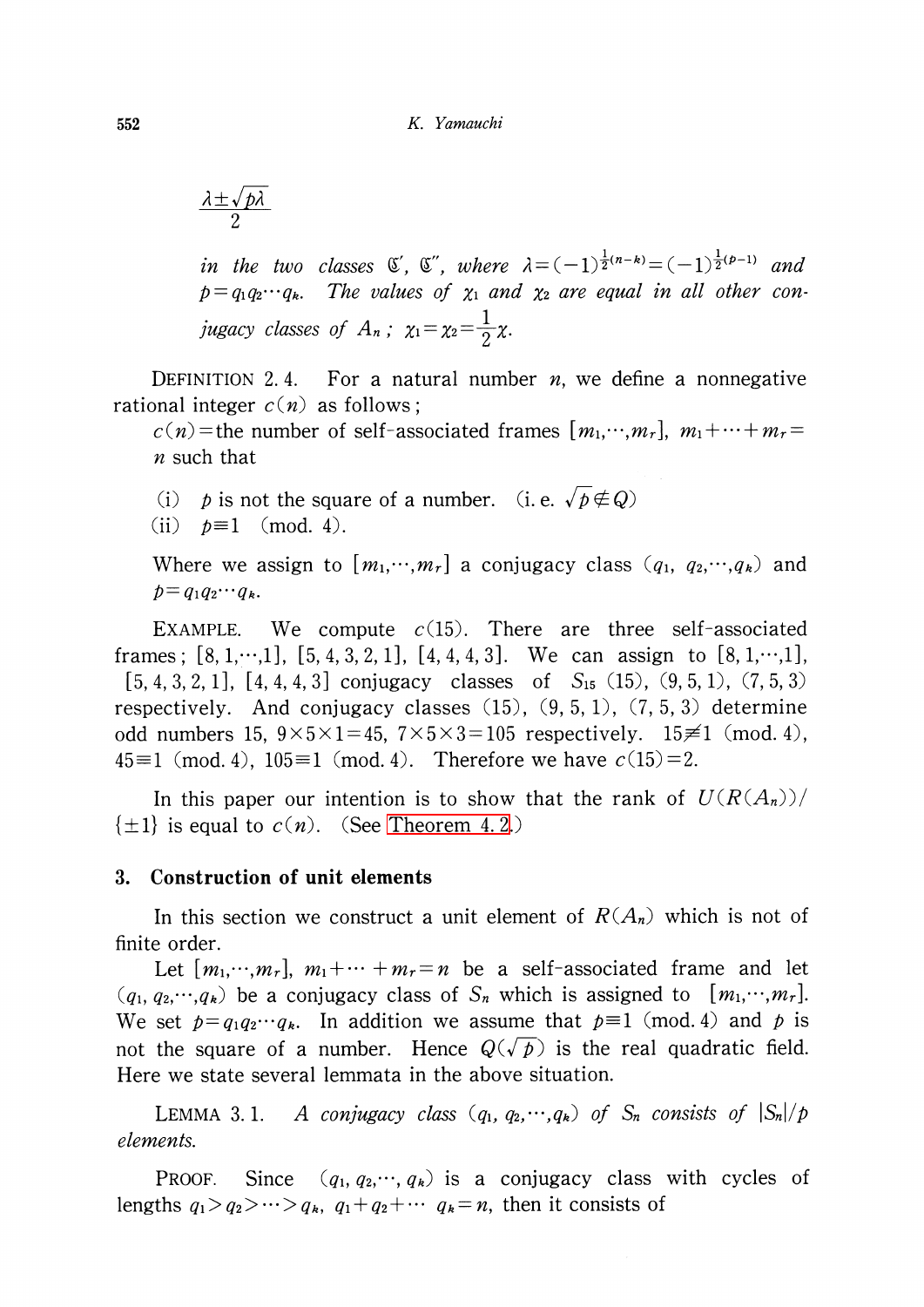$$
\frac{n!}{q_1q_2\cdots q_k} = \frac{|S_n|}{p}
$$

elements (See p 31 of  $[1]$ ). The lemma is proved.  $Q.E.D.$ 

<span id="page-4-0"></span>LEMMA 3.2. We set  $p = \langle^{2}p_0, (p_0 : square-free)$ . Then we have (i)  $p_0 \equiv 1 \pmod{4}$ 

(ii) If  $\frac{1}{2}(t+u\sqrt{p})$ , t,  $u\in Z$  is an algebraic integer in  $Q(\sqrt{p_{0}})$ , then  $t\equiv u$ (mod. 2)

(iii) If  $\varepsilon_{0}$  is a fundamental unit of  $Q(\sqrt{p_{0}})$ , then the units of  $Q(\sqrt{p_{0}})$ which take the form of  $\frac{1}{2}(t+u\sqrt{p})$ , t,  $u\in Z$ , are given by  $\pm E^{n}$  $(n=0, \pm 1, \pm 2,\cdots )$ , where  $E_0=\varepsilon_{0}^{e}$  for some natural number e.

PROOF. It is clear that  $(i)$  and  $(ii)$  hold. For  $(iii)$ , for example, see p 319 of [8].  $Q. E. D.$ 

<span id="page-4-1"></span>LEMMA 3.3. There exists a unit of  $Q(\sqrt{p})$  which takes the form of

$$
\frac{1}{2}(a+b\sqrt{p})+1, a, b\in Z, p \mid a \ (i.e. a divides by p)
$$

$$
b \neq 0
$$

and of which the norm over  $Q$  is equal to 1.

PROOF. By [Lemma](#page-4-0) 3.2, there exists a unit  $\eta = \frac{1}{2}(t+u\sqrt{p})$ , t,  $u \in Z$ such that  $N\eta=1$  where  $N\eta$  denotes the norm of  $\eta$  over Q. Hence  $t^{2}$  $pu^{2}=4$ . Thus  $t^{2}=pu^{2}+4$ . If we set  $a=pu^{2}$ ,  $b=tu$ , then we obtain

$$
\eta^2 = \frac{1}{4}(t^2 + pu^2 + 2tu\sqrt{p}) = \frac{1}{2}(a + b\sqrt{p}) + 1,
$$

because a equation  $t^{2}=pu^{2}+4=a+4$  holds. Thus  $\frac{1}{2}(a+b\sqrt{p})+1$  is the desired unit of  $Q(\sqrt{p})$  and so the proof is complete. Q. E. D.

Now we construct a unit of  $R(A_{n})$  which is not of finite order.

Let  $[m_{1},\cdots,m_{r}],\,\,m_{1}+\cdots+m_{r}\!=n$  be a self-associated frame and let  $(q_{1},$  $q_{2},\dots,q_{k}$ ) be a conjugacy class of  $S_{n}$  which is assigned to  $[m_{1},\dots,m_{r}](q_{1}=1)$  $2m_{1}-1$ ,  $q_{2}=2m_{2}-3,\cdots$  .

Let  $\mathfrak{C}'$ ,  $\mathfrak{C}^{r}$  be the two conjugacy classes of  $A_{n}$  into which  $(q_{1}, q_{2},\cdots,q_{k})$ splits. We set  $p=q_{1}q_{2}\cdots q_{k}$ . In addition, we assume that  $p\equiv 1 \pmod{4}$ and  $p$  is not the square of a number. Let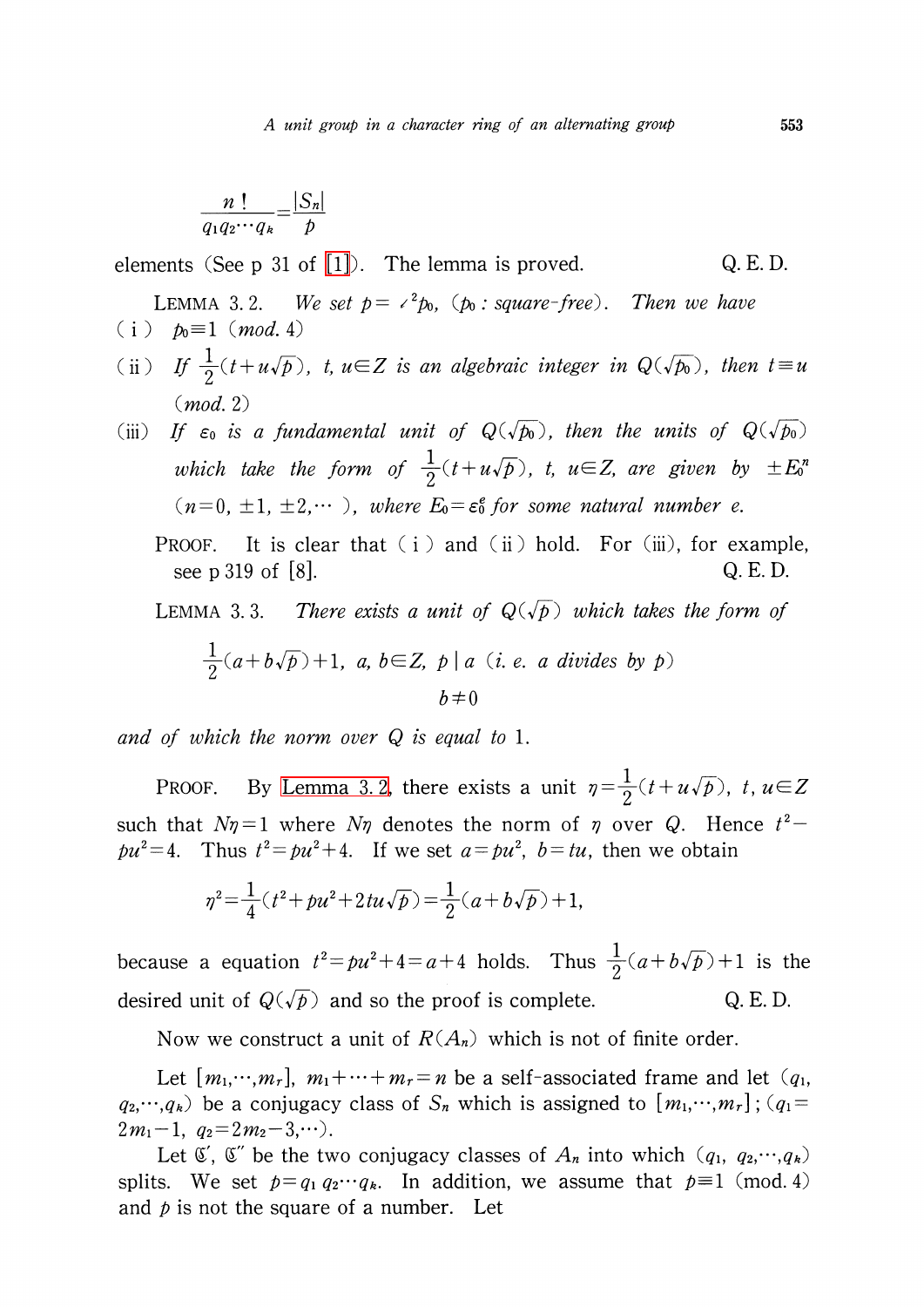$\frac{1}{2}(a+b\sqrt{p})+1$ , a,  $b\in Z$  (p|a,  $b\neq 0$ ) be the unit of  $Q(\sqrt{p})$  which is stated in [Lemma](#page-4-1) 3. 3. Then we have [Theorem](#page-5-0) 3. 4.

<span id="page-5-0"></span>THEOREM 3.4. There exists a unit  $\psi$  of  $R(A_{n})$  such that

$$
\psi(x) = 1 \quad \text{for } x \in A_n, \ x \not\in \mathbb{C}', \ \mathbb{C}''.
$$

$$
\psi(c') = \frac{1}{2}(a + b\sqrt{p}) + 1, \ \psi(c'') = \frac{1}{2}(a - b\sqrt{p}) + 1
$$

where c', c" are the representatives of  $\mathfrak{C}', \ \mathfrak{C}''$  respectively.

PROOF. First we note that a self-associated character  $\theta$  of  $S_{n}$  which corresponds to  $[m_{1},\cdots,m_{r}]$ , is the sum of two irreducible characters  $\varphi_{1}, \varphi_{2}$ of  $A_{n}$ , when we consider  $\theta$  as a character of  $A_{n}$ .

By Theorem 2. 3, we assume that

$$
\varphi_1(c') = \frac{1}{2}(1+\sqrt{p}), \quad \varphi_1(c'') = \frac{1}{2}(1-\sqrt{p})
$$

$$
\varphi_2(c') = \frac{1}{2}(1-\sqrt{p}), \quad \varphi_2(c'') = \frac{1}{2}(1+\sqrt{p})
$$

$$
\varphi_1(x) = \varphi_2(x) \in Z \quad \text{for } x \in A_n, \quad x \not\in \mathfrak{C}', \mathfrak{C}''
$$

Let  $\chi_{1}$  (a principal character),…,  $\chi_{s}$  be all other irreducible characters of  $A_{n}$ . Then  $\chi_{i}(c') = \chi_{i}(c'') \in Z$  ( $i=1,\dots,s$ ). Here we show that the class function  $\psi$  which is stated in this theorem, is actually written as a linear combination of  $\chi_{i}$  and  $\varphi_{j}$  ( $i=1,\dots,s; j=1,2$ ) with integral coefficients. Now we pay attention to the fact that  $|\mathfrak{C}'|=|\mathfrak{C}'|=|A_{n}|/p$  (See [Lemma](#page-3-0) 3.1) and that

$$
(\psi - \chi_1)(x) = 0 \text{ for } x \in A_n, x \not\in \mathbb{C}', \mathbb{C}''.
$$
  

$$
(\psi - \chi_1)(c') = \frac{1}{2}(a + b\sqrt{p}), (\psi - \chi_1)(c'') = \frac{1}{2}(a - b\sqrt{p})
$$

We denote by  $(\lambda, \mu)$  the inner product of two class functions  $\lambda$ ,  $\mu$  of  $A_{n}$ . That is,

$$
(\lambda, \mu) = \frac{1}{|A_n|} \sum_{g \in A_n} \lambda(g) \overline{\mu(g)}.
$$

Here we compute several inner products as follows

$$
(\psi - \chi_1, \chi_i) = \frac{1}{|A_n|} \{ |\mathfrak{C}'| (\psi - \chi_1)(c') \overline{\chi_i(c')} +
$$
  

$$
|\mathfrak{C}''| (\psi - \chi_1)(c'') \overline{\chi_i(c'')} =
$$
  

$$
\frac{1}{p} (\frac{a + b\sqrt{p}}{2} + \frac{a - b\sqrt{p}}{2}) \chi_i(c') = \frac{a}{p} \chi_i(c') \in Z
$$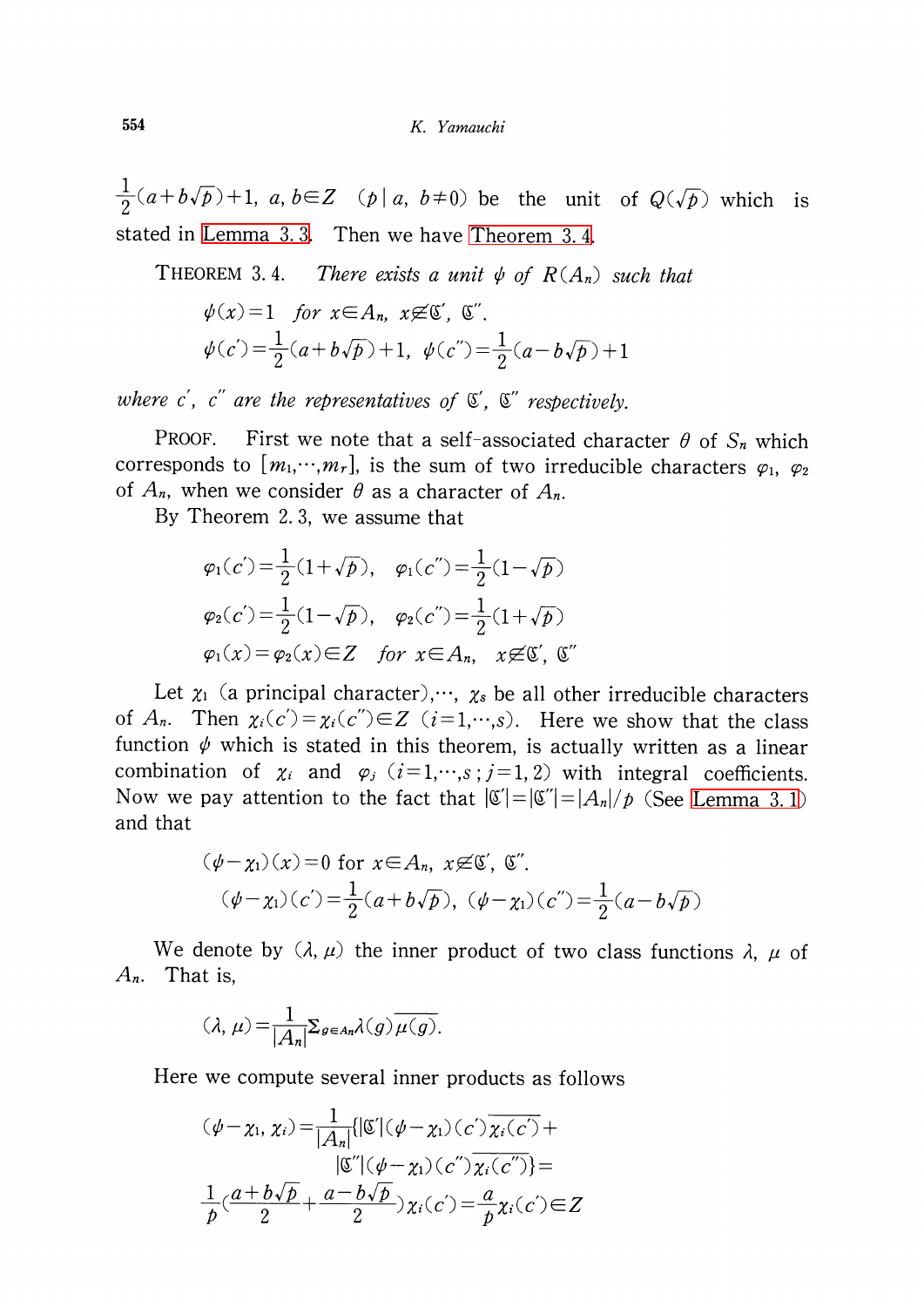because  $\chi_{i}(c')=\chi_{i}(c'')\in Z$  and a divides by p.

$$
(\psi - \chi_1, \varphi_1) = \frac{1}{|A_n|} \{ |\mathfrak{C}'| (\psi - \chi_1)(c') \overline{\varphi_1(c')} +
$$
  

$$
|\mathfrak{C}''| (\psi - \chi_1)(c'') \overline{\varphi_1(c'')} \}
$$
  

$$
= \frac{1}{p} (\frac{a + b\sqrt{p}}{2} \frac{1 + \sqrt{p}}{2} + \frac{a - b\sqrt{p}}{2} \frac{1 - \sqrt{p}}{2}) = \frac{1}{2p} (a + bp) \in Z, \text{ because } a
$$

 $\equiv b \pmod{2}$ , p is an odd number and a divides by p. Analogously we have

$$
(\psi - \chi_1, \varphi_2) = \frac{1}{2p}(a - bp) \in Z.
$$

Therefore we obtain

$$
\psi = \chi_1 + \frac{a}{p} \sum_{i=1}^{s} \chi_i(c') \chi_i + \frac{a + b p}{2p} \varphi_1 + \frac{a - b p}{2p} \varphi_2 \in R(A_n)
$$

Now we denote by  $\psi'$  the class function of  $A_{n}$  which satisfies

$$
\phi'(x) = 1
$$
 for  $x \in A_n$ ,  $x \not\in \mathbb{C}'$ ,  $\mathbb{C}''$   
 $\phi'(c') = \frac{1}{2}(a - b\sqrt{p}) + 1$ ,  $\phi'(c'') = \frac{1}{2}(a + b\sqrt{p}) + 1$ 

Then we obtain by the same method,

$$
\psi' = \chi_1 + \frac{a}{p} \sum_{i=1}^{s} \chi_i(c') \chi_i + \frac{a - b p}{2p} \varphi_1 + \frac{a + b p}{2p} \varphi_2 \in R(A_n)
$$

By the proof of [Lemma](#page-4-1) 3.3, we can see that  $\eta^{2}=\frac{1}{2}(a+b\sqrt{p})+1$ ,  $N\eta=$ 1, where  $\eta$  is a unit of  $Q(\sqrt{p})$ . Since  $N(\eta^{2})=$ 

.

$$
\left(\frac{a+b\sqrt{p}}{2}+1\right)\left(\frac{a-b\sqrt{p}}{2}+1\right)=1,
$$

we have  $\psi\psi'=\chi_{1}$ . Therefore  $\psi$  is a unit of  $R(A_{n})$  which is not of finite order. This completes the proof of [Theorem](#page-5-0) 3.4. Q. E. D.

## 4. rank  $U(R(A_{n}))/{\{\pm 1\}}$

Let  $\Gamma_{1},\cdots,\Gamma_{c(n)}$  be the self-associated frames such that the conditions (i), (ii) in [Definition](#page-3-1) 2.4. hold. (See Definition 2.4 about  $c(n)$ ). To each  $\Gamma_{i}$ , a conjugacy class  $\mathfrak{C}_{i}$  of  $S_{n}$  is assigned and it splits into two conjugacy classes  $\mathfrak{C}_{i}$ ,  $\mathfrak{C}_{i}'$  of  $A_{n}$ . Let  $c_{i}$ ,  $c_{i}'$  be the representatives of  $\mathfrak{C}_{i}$ ,  $\mathfrak{C}_{i}''$ respectively. By [Theorem](#page-5-0) 3.4, there is a unit  $\psi_{i}$  of  $R(A_{n})$  which is not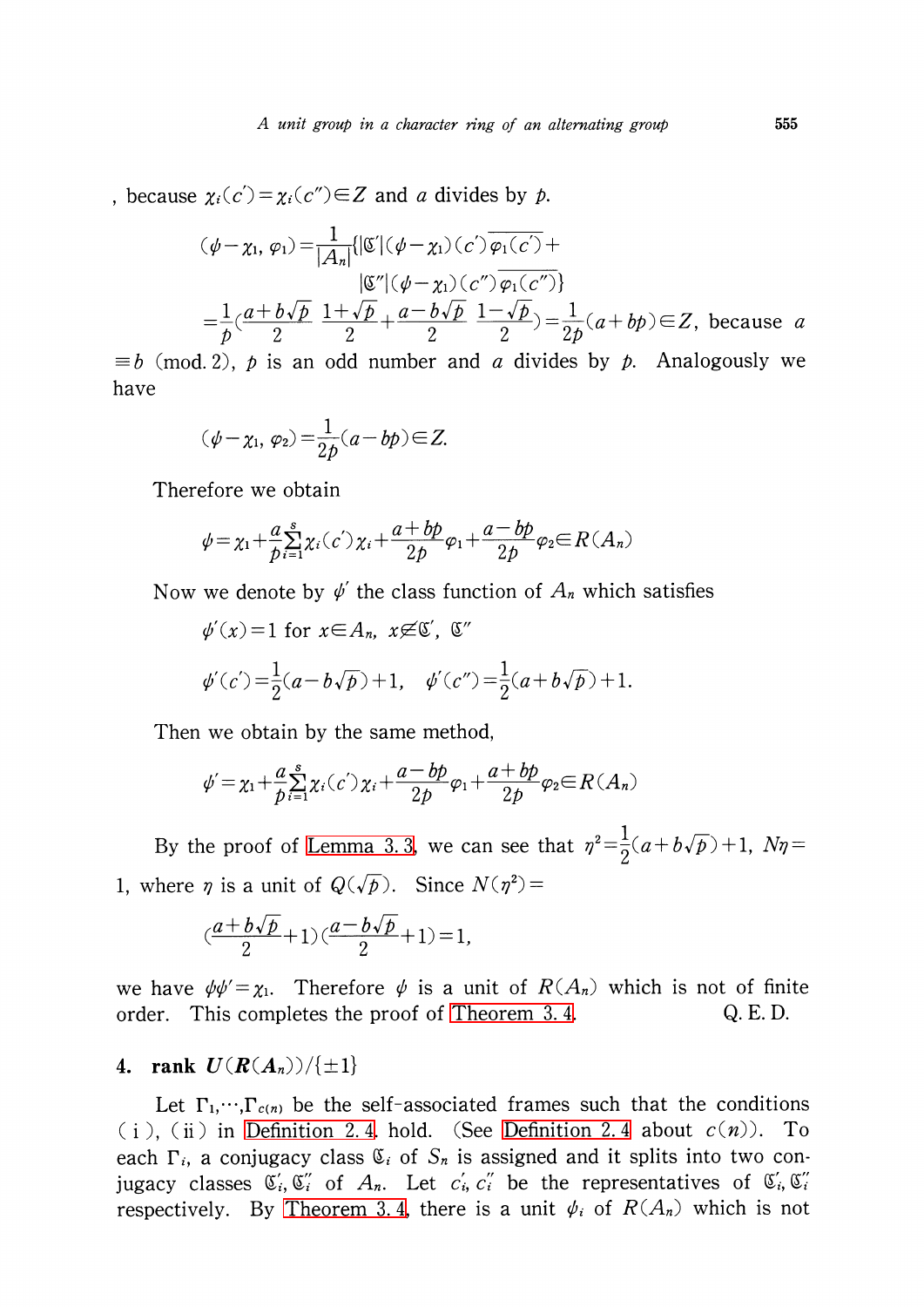of finite order, with respect to  $\Gamma_{i}(i=1,\dots,c(n))$ , and we have

$$
\psi_i(x) = 1 \text{ for } x \in A_n, \ x \not\in \mathfrak{C}'_i, \ \mathfrak{C}''_i
$$
  

$$
\psi_i(c_i) = \frac{1}{2}(a_i + b_i\sqrt{p_i}) + 1, \ \psi_i(c'') = \frac{1}{2}(a_i - b_i\sqrt{p_i}) + 1
$$
  

$$
\psi_j(c_i') = \psi_j(c_i'') = 1 \quad (i \neq j)
$$

where  $\frac{1}{2}(a_{i}\pm b_{i}\sqrt{p_{i}})+1$  are units of  $Q(\sqrt{p_{i}})$  as stated in the theorem.

We fix  $\psi_{1},\dots,\psi_{c(n)}$  and denote by  $\langle\psi_{1},\dots,\psi_{c(n)}\rangle$  an abelian subgroup of  $U(R(A_{n}))$ , which is generated by  $\psi_{1},\cdots,\psi_{c(n)}.$  Then we have [Lemma](#page-7-1) 4.1.

<span id="page-7-1"></span>LEMMA 4.1.  $rank \langle\phi_{1},\cdots,\phi_{c(n)}\rangle=c(n)$ .

PROOF. We keep the above notations. Suppose that  $\psi_{1}^{e_{1}}\cdots\psi_{c(n)}^{e_{c(n)}}=$  $\chi_{1}(e_{1},\cdots,e_{c(n)}{\in}Z)$ . Then we have

$$
1 = \chi_1(c_i) = (\psi_1^{e_1} \cdots \psi_{c(n)}^{e_{c(n)}})(c_i) = (\psi_i(c_i))^{e_i} = (\frac{1}{2}(a_i + b_i\sqrt{p_i}) + 1)^{e_i}.
$$

Hence  $e_{i}=0$   $(i=1,\dots,c(n))$ . Therefore we obtain rank  $\langle\phi_{1},\cdots,\phi_{c(n)}\rangle=$  $c(n)$ . The lemma is proved. Q. E. D.

Finally we can obtain the following main theorem.

<span id="page-7-0"></span>THEOREM 4.2. rank  $U(R(A_{n})/\{\pm 1\} = c(n)$ .

PROOF. We keep the above notations. Let  $\varepsilon_{i}$  be a fundamental unit in  $Q(\sqrt{\overline{\rho_{i}}})$ . By the proof of Lemma 3.3, we can see that  $\phi_{i}(c_{i}')\rangle 0$ ,  $\psi_{i}(c_{i}^{r})>0$  and  $\psi_{i}(c_{i}^{r})\psi_{i}(c_{i}^{r})=1$ . Hence we can assume that there exists a natural mumber  $h_{i}$  such that

$$
\psi_i(\mathbf{c}'_i) = \varepsilon_i^{h_i}, \quad \psi_i(\mathbf{c}''_i) = \varepsilon_i^{-h_i} \qquad (i = 1, \cdots, c(n)).
$$

Here we pay attention to the fact that for an imaginary quadratic field K, a unit group  $U(K)$  is  $\{\pm 1\}$ , except for the case  $K=Q(i)$ ,  $K=$  $Q(\sqrt{-3})$ . And in the case  $K=Q(i)$ ,  $U(K)=\{\pm 1, \pm i\}$  and in the case  $K=Q(\sqrt{-3}) , \; U(K)=\{\pm 1, \pm\rho, \pm\rho^{2}\}, \; \rho=\frac{1}{2}(-1+\sqrt{-3}).$ 

For any  $\mu\in U(R(A_{n}))$ ,  $\mu(x)=\pm 1$  or  $\mu(x)$  is a unit in an imaginary quadratic field for  $x \in A_{n}$ ,  $x \not\in \mathfrak{C}_{i}^{'}$ ,  $\mathfrak{C}_{i}^{''}$ .  $(i=1,\cdots,c(n))$ .

And  $\mu(c_{i})$ ,  $\mu(c_{i}')$  are units in  $Q(\sqrt{p_{i}})$  such that  $\mu(c_{i}')$  is a conjugate element of  $\mu(c_{i}')$  over Q. And so if  $\mu(c_{i}')=\pm\epsilon_{i}^{k_{i}}$ , then  $\mu(c_{i}')=\pm\epsilon_{i}^{-k_{i}}$ . By the above attention, we have  $\mu^{12}(x)=1$  for  $x \in A_{n}$ ,  $x \not\in \mathfrak{C}_{i}$ ,  $\mathfrak{C}_{i}'$   $(i=1,\cdots, n)$  $c(n)$ . Therefore we can see that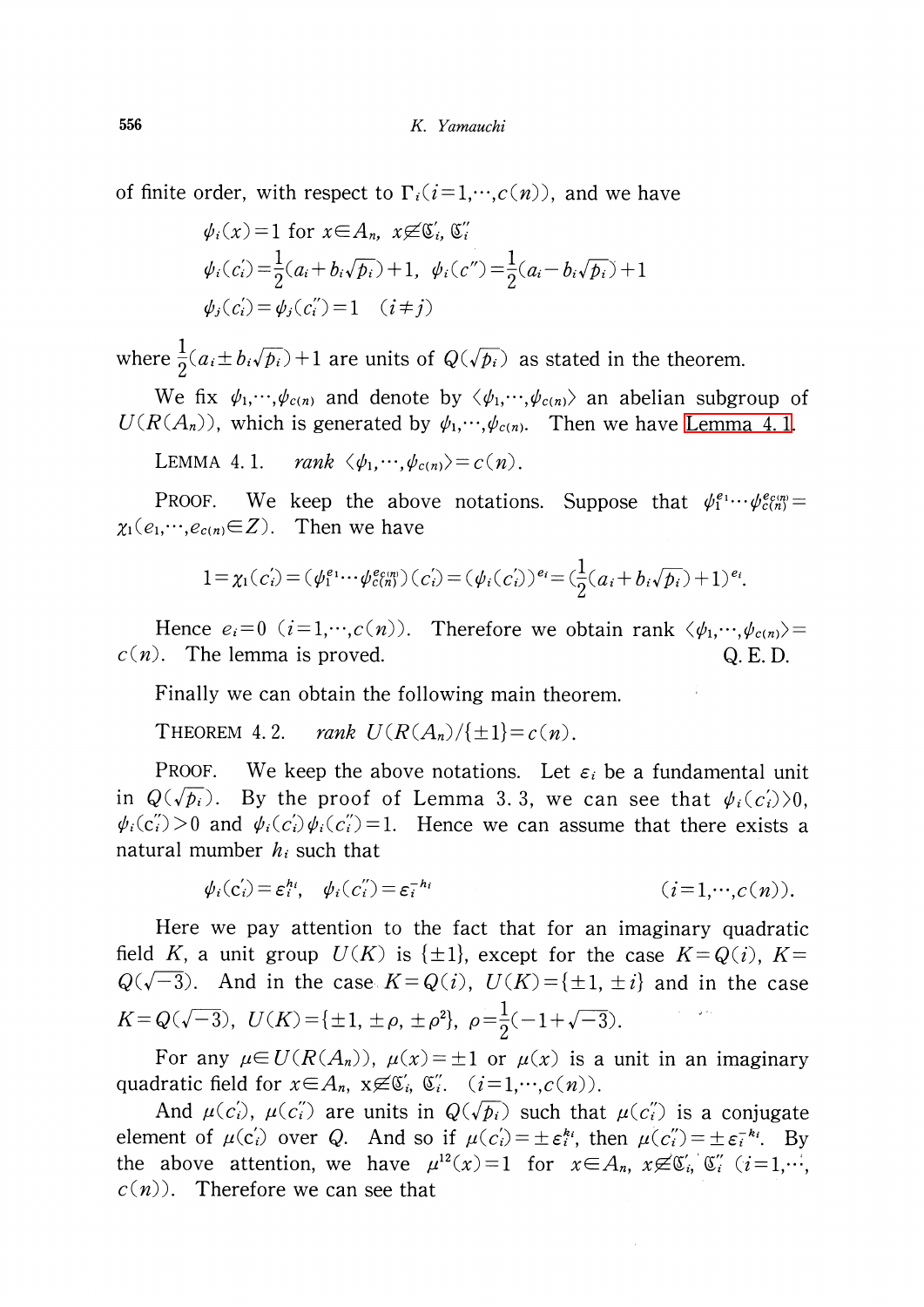$\mu^{12h_{1}\cdots h_{C(n)}} \in \langle\phi_{1},\cdots,\phi_{c(n)}\rangle.$ 

Hence we have

rank  $U(R(A_{n}))/{\{\pm 1\}}$ =rank  $\langle\phi_{1},\cdots,\phi_{c(n)}\rangle=c(n)$ .

This completes the proof of [Theorem](#page-7-0) 4.2. Q. E.D.

Summarizing the results which we have obtained, we have

THEOREM 4.3. Let  $S_{n}$  and  $A_{n}$  be a symmetric group and an alternating group on n symbols respectively. Then we have

- (i)  $U(R(S_{n}))=U_{f}(R(S_{n}))=\{\pm\chi_{1}, \pm\chi_{2}\}$ where  $\chi_{2}$  is an alternating character, that is,  $\chi_{2}(\sigma)=1$  if  $\sigma$  is an even permutation,  $\chi_{2}(\sigma)=-1$  if  $\sigma$  is an odd permutation.
- (ii)  $A_{3}$  and  $A_{4}$  have three linear characters  $\chi_{1}$ ,  $\chi_{2}$ ,  $\chi_{3}$  and  $U(R(A_{3}))=U_{f}(R(A_{3}))=\{\pm\chi_{1}, \pm\chi_{2}, \pm\chi_{3}\}.$  $U(R(A_{4}))=U_{f}(R(A_{4}))=\{\pm\chi_{1}, \pm\chi_{2}, \pm\chi_{3}\}.$

For a natural number  $n \geq 5$ , we have If  $c(n)=0$ , then  $U(R(A_{n}))=U_{f}(R(A_{n}))=\{\pm\chi_{1}\}.$ If  $c(n)\neq 0$ , then the units of  $R(A_{n})$  have the form

 $\pm\mu_{1}^{e_{1}}\cdots\mu_{c(n)}^{e_{c(n)}}$   $(e_{i}\in Z, i=1,\cdots,c(n))$ 

for some fixed  $c(n)$  units  $\mu_{1},\dots,\mu_{c(n)}$  of  $R(A_{n})$ .

PROOF. It suffices to prove  $U(R(S_{n})) = \{\pm\chi_{1}, \pm\chi_{2}\}\.$  For any irreducible C-character  $\chi$  of  $S_{n}$ ,  $\chi(x)\in Z$  for  $x\in S_{n}$ . Hence for any element  $\psi$  of  $R(S_{n})$ ,  $\psi(x)\in Z$  for  $x\in S_{n}$ . Let  $\mu$  be any unit of  $R(S_{n})$ . Then we can see that  $\mu(x)=\pm 1$  for  $x\in S_{n}$ , by the proof of [Theorem](#page-0-1) 2. 1. Therefore  $\mu$  is a unit of finite order. Hence we have  $\mu=\pm\chi_{1}$  or  $\pm\chi_{2}$ , by [Corollary](#page-0-0) 1.2, because  $S_{n}$  has two linear characters  $\chi_{1}$ ,  $\chi_{2}$ . . Thus the proof is complete.  $Q. E. D.$ 

#### References

- <span id="page-8-0"></span>[1] BOERNER, H. " Representations of Groups with special consideration for the needs of modern physics " (Second revised edition) North-Holland, Amsterdam, 1970.
- [2] CURTIS, C. W. and REINER, I. " Representation theory of finite groups and associative algebras " Wiley-Interscience, New York, 1962.
- [3] CURTIS, C. W. and REINER, I. " Methods of Representation theory with applications to finite groups and orders" (vol. 1) Wiley-Interscience, New York, 1981.
- [4] FEIT, W. " Characters of Finite Groups " Benjamin, New York, 1967.
- [5] HATTORI, A. "Finite groups and their Representations" (in Japanese), Kyôritsu Press, Tokyo, 1967.